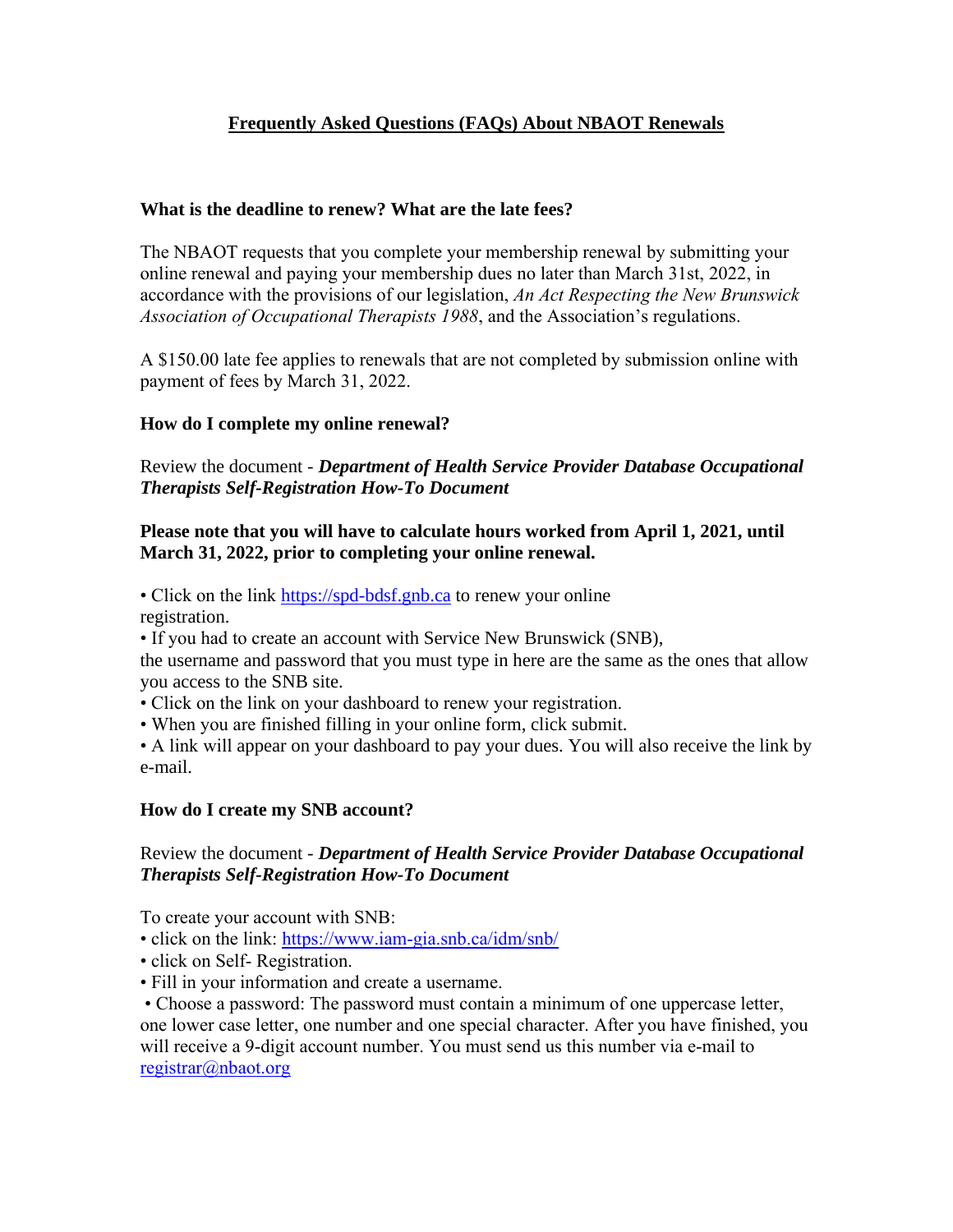## **It may take a day or two before you are granted permission for the next step.**

You will then be able to log in to renew your registration by navigating the following link:

[https://spd-bdsf.gnb.ca](https://spd-bdsf.gnb.ca/)

Type in the username and password that you created in SNB.

Follow the steps for online renewals in the **How-To Document** mentioned above**.**

# **What if I pay through payroll deduction?**

For those of you who pay by payroll deduction please ensure that your completed online renewal is received by the NBAOT no later than March 31st of given year. Otherwise, the late fee will apply. If you wish to participate in payroll deduction, please consult your employer.

## **What are the dues for 2022-23?**

The NBAOT dues for 2022-2023 year are as follows:

Individual membership - \$300.00 (any one working as an occupational therapist within the province of New Brunswick, either full time or part time)

Non-practicing membership - \$150.00 (for those who are not currently practicing)

Temporary membership - \$150.00 (for those who have work in New Brunswick limited to 6 months or less)

Please note when paying online, you will have to include your name, your e-mail address and your membership number.

Also, you must change the amount to reflect the appropriate payment.

## **How do I reset my password?**

If you have a Service New Brunswick account and you have forgotten your password, click the following link: <https://www.iam-gia.snb.ca/idm/snb/>

Click on "Forgot Password". For more information, please contact SNB at: 1-888-832-2762 and they will help you reset your password.

## **What if I don't want to renew my registration?**